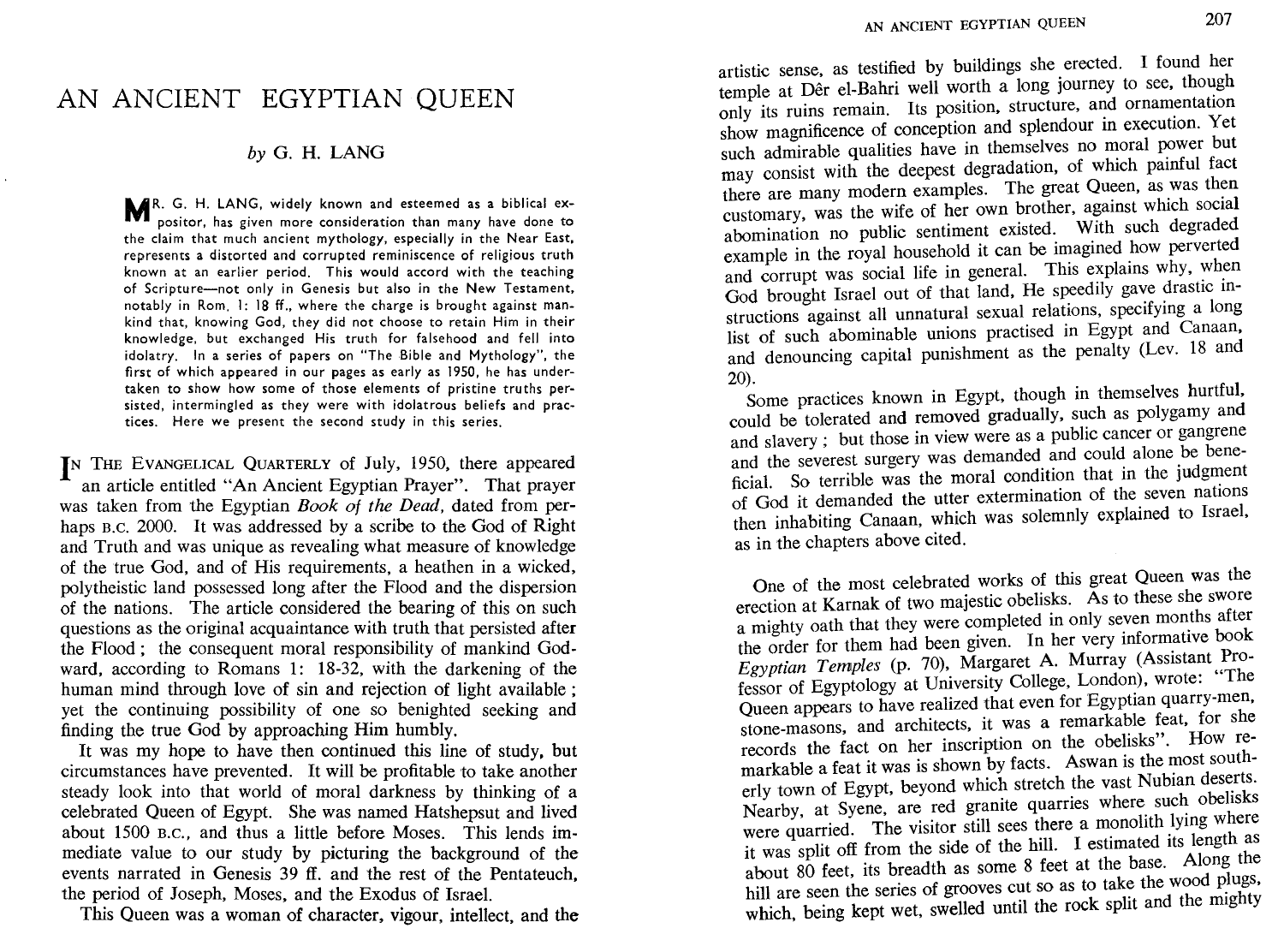mass fell away. In this instance. when detached a long flaw showed that the vast block would not stand the strain of being transported and erected, so there it still lies.

These obelisks were monoliths, that is, one single stone. One such stands on the Thames Embankment in London. but it is not the size of those Hatshepsut erected. These were almost 100 feet (97 ft. 6 in.) in height and about 10 feet square at the base. They may weigh 250 tons each. Having been first cut out of the mountain, this vast and weighty stone had to be hauled on rollers some distance to the edge of the Nile, then lifted on to timber floats and secured. It had then to be steered some 130 miles down the river -no small feat in navigation; then successfully moored to the shore, and again hauled the considerable distance over the slightly ascending land to the temple. Here the carvers had to cut in the granite the decorations and inscriptions, and, lastly, this mighty mass, prodigious in size and weight, was elevated to the vertical and secured on its base. Let the labour involved and the skill required be estimated, and the Queen's boast is felt to be reasonable. Yet she had doubts whether she would be believed and so she attested the statement by oath.

*This* was a little before Moses and the events narrated in his books. What now becomes of the infidel attack on his histories that, so far back as that, mankind was only slowly struggling upward from its degraded animal beginnings and emerging to human intelligence? It is one of the most preposterous falsehoods ever foisted by Satan upon credulous man, all too ready to be beguiled by the conceit that he is ascending, and not fallen and falling as the Bible teaches. Archaeology has now carried back our knowledge far before the date of Hatshepsut, and reveals man as having always been, like his ancient monuments now are, noble, if marred and decaying.

Endless testimony to this is available. In the catalogue (1925) of the *Principal Monuments Exhibited in the Egyptian Museum, Cairo,* Exhibit 140 (p. 5) is described as a "Wooden statue, of life-like appearance, known as the 'Sheikh-el-Beled' or 'chief man of the village', the workmen who found it having been struck by its resemblance to the head-man of the village of Sakkara. It belongs to the IVth dynasty." There is a replica in the British Museum. Of life-like appearance it truly is. There is life in the eye, pride in the countenance, resolution in the poise, aggressiveness in the stride-it is easy to picture this domineering man advancing to meet an opponent, determined to get his way.

Dynasty IV was a thousand years or more before Hatshepsut, so that in stone carving and wood carving, as builders, artists. jewellers, in the vast and in the detail, men of those early times were masters, able to conceive and to execute magnificent works. And their writings show that they were philosophers, mathematicians, astronomers. And yet with all this endowment of mind they were debased in morals, slaves to unnameable vices, perpetrators of the most ghastly cruelties, and not ashamed to parade their degradation upon the temples, palaces, and monuments which exhibit at once their greatness and their baseness. Queen Hatshepsut was a heathen.

Let us look deeper than her intellect into her heart. Her inscription mentioned enables this. It reads as follows, as given by Margaret Murray: "The full form of the great royal oath is worth nothing  $\ldots$ <br>
I sat in the palace, I remembered him who made me, my heart led

me to make for him two great obelisks, whose points mingled with the sky, in the splendid colonnade between the two great pylons of the King Tehutmes I. I swear as Ra loves me, as my father Amon favours me, as my nostrils are filled with satisfying life, as I wear the White Crown, as I appear in the Red Crown, as Horus and Seth have united for me their portions, as I rule this land like the son of Isis, as I have become strong like the son of Nut, as Ra sets in the evening Barque, as he rises in the morning Barque, as he joins his two Mothers in the divine Barque, as heaven abides, as that which he has made endures, as I shall be to eternity like a never-setting star, as I shall go down in the west like Atum, [so surely] these two great obelisks, which my Majesty has wrought with fine gold for my father Amon, are of one block of enduring granite without seam or joining. My Majesty exacted work thereon from the first day of Mechir until the last of Mesore, making seven months of work."1

Here writes a polytheist. She mentions nine gods or goddesses, Ra, Amon, Horus, Seth, Isis, Nut, the two Mothers, and Atum.<br>It may be but a coincidence, but it reminds of Macaulay's opening of the *Lay of Horatius,* of events a thousand years later than Hatshepsut, and in Italy:

Lars Porsena of Clusium By the Nine Gods he swore. That the great house of Tarquin Should suffer wrong no more. By the Nine Gods he swore it  $\cdots$ 

1 *Egyptian Temples,* pp. 70 f.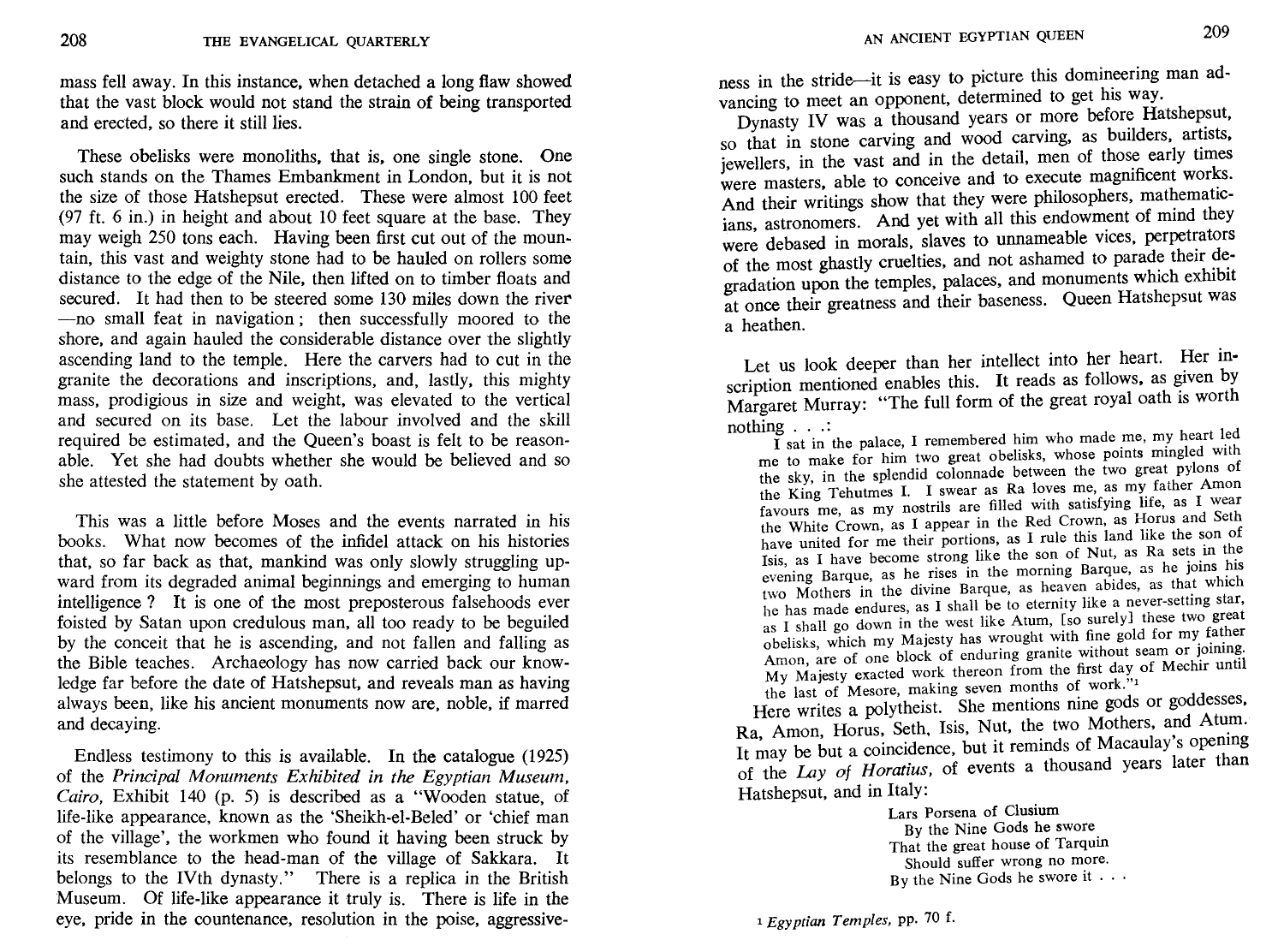Here. then. is a mind confused with polytheistic notions, but let it be observed how many ideas are expressed which are essential truths connected with the one true God:

1. Her god is her father: "my father Amon". In Luke 3: 38 we read of "Adam the son of God". The Queen was here claiming divine descent in a sense that was false. at which subject we may look in a later paper; but surely in the idea itself there sounded an echo of the origin of man by direct creative act of God.

2. "My father Amon favours me." Man depends upon the favour of God, which is indeed a foundation and universal truth.

3. "My nostrils are filled with satisfying life." The monuments give pictures of gods breathing into the mouth of worshippers, so imparting supernatural vitality to mortals. This was the fact at man's creation: "Jehovah Elohim formed man of the dust of the ground, and breathed into his nostrils the breath of life; and man became a living soul [person]" (Gen. 2: 7). This is a continual fact: "He Himself giveth to all life, and breath, and all things" (Acts 17: 25); and so Daniel reminded and warned Belshazzar of Babylon of "the God in whose hand thy breath is" (Dan. 5: 23). The very picture is given in John 20: 22, of the risen Lord and His servants: "He breathed on them and said, Receive ye spirit holy". Hatshepsut had experienced that *this* life, imparted by divine inspiration, affords a satisfaction beyond merely natural life. How much fuller and richer is the life received from the risen Son of God! This truly is *satisfying* life, as the humble may and should experience by contact with his divine Lord.

Many Christians in recent years have experienced supernatural visitations. It has been generally assumed that the origin of these was of God because accompanied by an accession of peace, joy, and zeal in the work of the Lord. But care is needed. Queen Hatshepsut must have gained tranquillity and joy or she could not have felt life to be satisfying, and she too became extraordinarily glad and diligent in the service of her god, a great fallen angel. From this it appears that the emotional test is not by itself sufficient to determine the source of supernatural experiences.

4. "The White Crown ... the Red Crown."2 *The Book* of *the Dead* gives the conceptions held during the period in which Hatshepsut lived. Various "crowns" are mentioned. The feature they have in common is that they are the sign of victory and sovereignty, granted in resurrection as the reward of conflict and fidelity on

2 [The white and red crowns were the crowns of Upper and Lower Egypt respectively. ED.]

earth. Such is also the Biblical significance of the figure "crown", as in 1 Cor. 9: 25; Rev. 2: 10;  $3: 11$ ; and in both these books the mortal who is to reign in the world beyond must have learned to reign in present supremacy over daily besetments: as Hatshepsut says, in the present tense, "I wear the White Crown . . . I rule this land ... I have become strong."

5. "Heaven abides ... that which Ra hath made endures:" The heavens and the earth are "made", are a creation; a denial of the error that matter is eternal. And they are permanent, not evanescent.

6. "I shall be to eternity like a never-setting star." About the same period Balaam, a sage from the East, used the same figure of a conquering sovereign: "There shall come forth a star out of Jacob, And a sceptre shall rise out of Israel" (Num. 24: 17). A thousand years later than the Queen an angel spoke to Daniel of the eternal reward of the righteous and valiant in this life, and used this same figure: "they that turn many to righteousness shall shine as the stars for ever and ever" (Dan. 12: 3). The Lord from heaven gave the like promise to those who shall conquer in His battles in this age: "He that overcometh . . . I will give to him the morning star" (Rev. 2: 26, 28). This is not to be read, "I will give to him *to see* the morning star"; but the "star" itself is a gift to the victor, a possession, attribute, honour. This is how the term was understood in those ancient times in Egypt, as may be seen in *The Book* of *the Dead* (pp. 169, 185); the victor himself became by the morning star.<br>The use the stars for ever and ever" (Dan. 12: 3). The Lord from<br>heaven gave the like promise to those who shall conquer in His<br>battles in this age: "He that overcometh . . . I will give to him<br>the mo

The question arises how so many true ideas worked in the mind of a heathen woman, though misapplied. This is part of the larger question of how her people through the centuries were dominated by the expectation of a resurrection of the body and animated by the hope of being exalted after death to share in the life of the gods in an upper world. The details of this hope were elaborated in strange figures and earthly notions, but its essence was true. Whence was it derived if not from earlier divine revelations, granted to the race before false philosophies and degrading idolatries corrupted men's understanding and desires?

We have already quoted an Eastern seer of about the time of Hatshepsut, Balaam of Mesopotamia. In the same era another Eastern sage, Job, had expressed his confident expectation that, though his body should die, yet from his flesh he should see on earth a Kinsman-Redeemer, who is the Last (Job 19: 25-27; cf. Isa. 48: 12). And some centuries earlier than these Abraham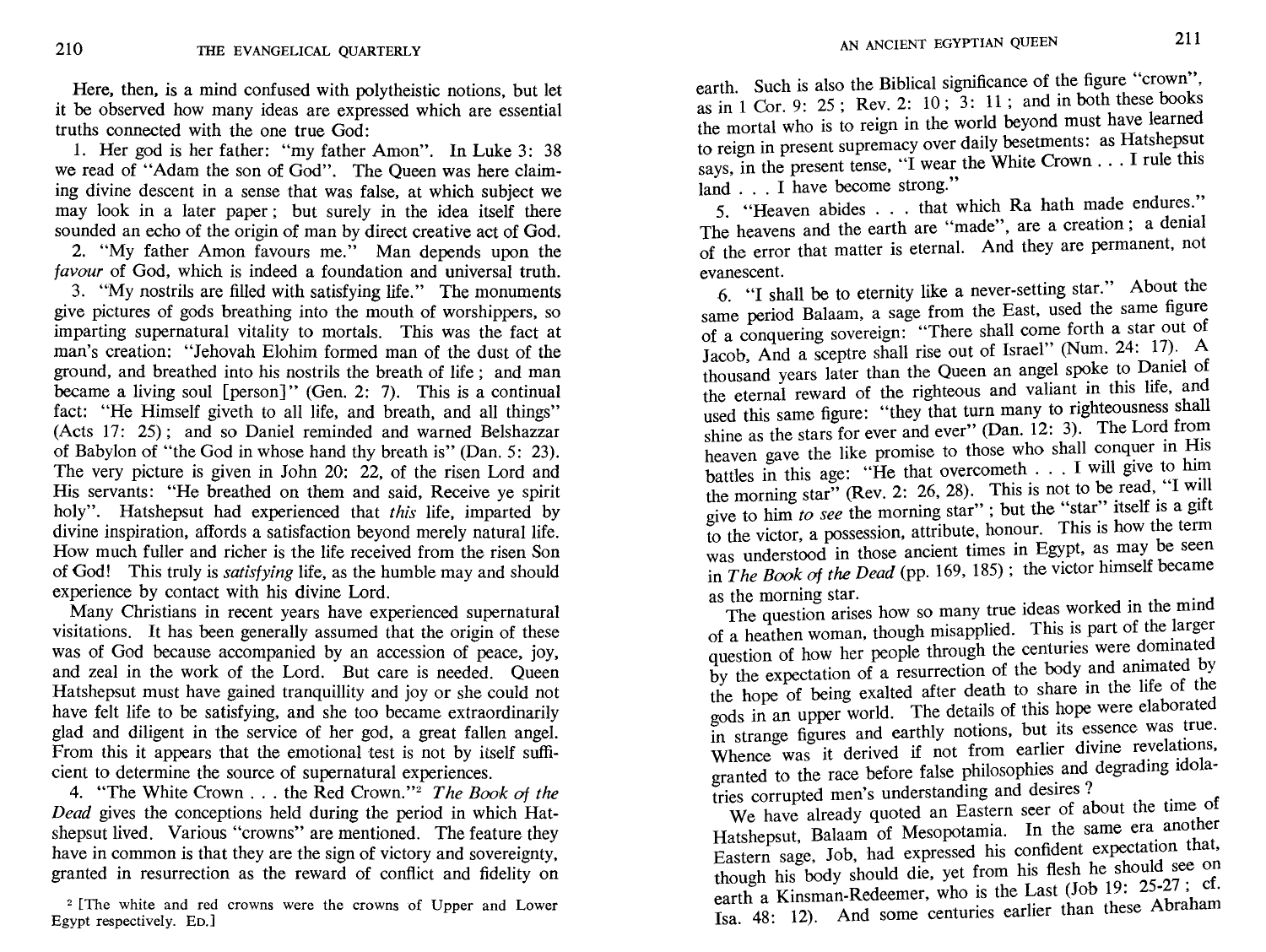had an assured expectation that, though Isaac might be killed, vet God would raise him again to life (Heb. 11: 17-19). In a later study we may see that this conception existed in Sumeria from the earliest days after the Flood.

All this evidences a considerable knowledge of the true God and His far-reaching purposes, which implies an early revelation from His side. This is intimated in the God-given histories of our race. God personally spoke to Isaac and guaranteed the fulfilment of His covenant with Abraham "because that Abraham obeyed my voice, and kept my charge, my commandments, my statutes, and my laws" (Gen. 26: 2-5). There is no specific record of this divine instruction of Abraham with regard to God's commandments, statutes, and laws: but it was evidently a necessity that the man who was chosen to stand for God amidst and against the prevalent apostasy and corruption should be informed about the requirements of the Holy God he was to represent and serve. Just at that time the monarch of that region. Hammurabi, issued his code of laws, and so did the true God lay down His laws.

But this must have been the renewal, three centuries after the Flood, of instruction already given before the Flood; otherwise how should Noah have known how so to live among the wicked that God could say, "thee have I seen righteous before Me"? (Gen. 7: 1). Similarly, four hundred years after Abraham His laws were repeated and enjoined by God through Moses and embodied in the Mosaic code. This is part of the justification of the Biblical condemnation of that ancient world; for, in addition to light upon the Creator gained from His works in the created universe, man had this fuller knowledge of Him, and yet "knowing God, they glorified Him not as God, neither give thanks" for all His benefits, but "refused to have God in their knowledge" (Rom. 1: 18-32).

Into such apostate hearts the god of this world infused his ideas and rebellious ways. At that time arose false philosophies concerning God, the universe, and man; and idolatry of the creature supplanted the worship of the Creator. This did not arise haphazard, but was the scheme of Satan to oust the living God. His ambition was to be "like the Most High" (Isa, 14: 14), and his scheme substituted himself in the room of God, and his fallen angels, his associates in rebellion, became the demon demi-gods of the polytheistic religions. The principle of sacrifices and offerings was incorporated into his system, but directed to him and his associated heavenly rulers. His triple law, that man should obey the lusts of his body, the desires of his eve, and live to glorify

himself, ousted the laws of God, and fostered human corruption.

From this parallel of the Satanic kingdom to the kingdom of God there would follow naturally that evident commingling of the ancient truths and divinely ordained practices with the confusing and corrupting notions of men, which commingling did in fact exist in paganism. Truth could not be wholly eradicated, and there was ever the possibility that some individuals might follow some gleam of light falling across the darkness, such as that Egyptian scribe of whom our former article spoke, who addressed his prayer serjously to "the God of Right and Truth", of whom he knew but little, but enough to long to be reconciled to Him. To such sincere longing that holy and gracious God did ever respond (Rom. 2: 6, 7). And though in general, in those dark periods, He suffered those nations whom He had given up (Rom. 1: 24, 26, 28) to "walk in their own ways", yet He left not Himself without witness in natural providences (Acts 14: 16, 17), for He desired "that they should seek God, if haply they might feel after Him and find Him" in Whom in reality they lived and moved and had their very existence (Acts 17: 26-28).

Moreover, on occasions He warned men by visitations of His holy wrath upon their sins, as by the destruction of Sodom and Gomorrah, cities placed at the centre of the nations, and by His exemplary dealings with Pharaoh and his mighty people. Later He sent arresting messages through such prophets as Isaiah, Jeremiah, and Daniel, and in the fulness of the seasons He sent worldwide the message of mercy and salvation by Jesus Christ, His Son incarnate.

It is in this general situation that we must view such a heathen as Queen Hatshepsut, darkened indeed in her understanding, yet impelled by certain true conceptions though applied to false demon gods. In his very illuminating book Religious Life in Ancient  $E$ gypt (p. 20), the celebrated archaeologist Sir Flinders Petrie writes as follows concerning the Queen's oath as to the obelisks:

## The Spiritual Life

In the XVIIIth dynasty direct inspiration is claimed by Hatshepsut: "I remembered him who fashioned me, my heart led me to make for him two obelisks. . . . I have done this from a loving heart for my father Amen. . . . I was wise by his excellent spirit. I did not forget anything of that which he executed. My Majesty knoweth that he is divine. I did it under his command, he it was who led me. I conceived not any works without his doing, he it was who gave me direction. I slept not because of his temple, I erred not from that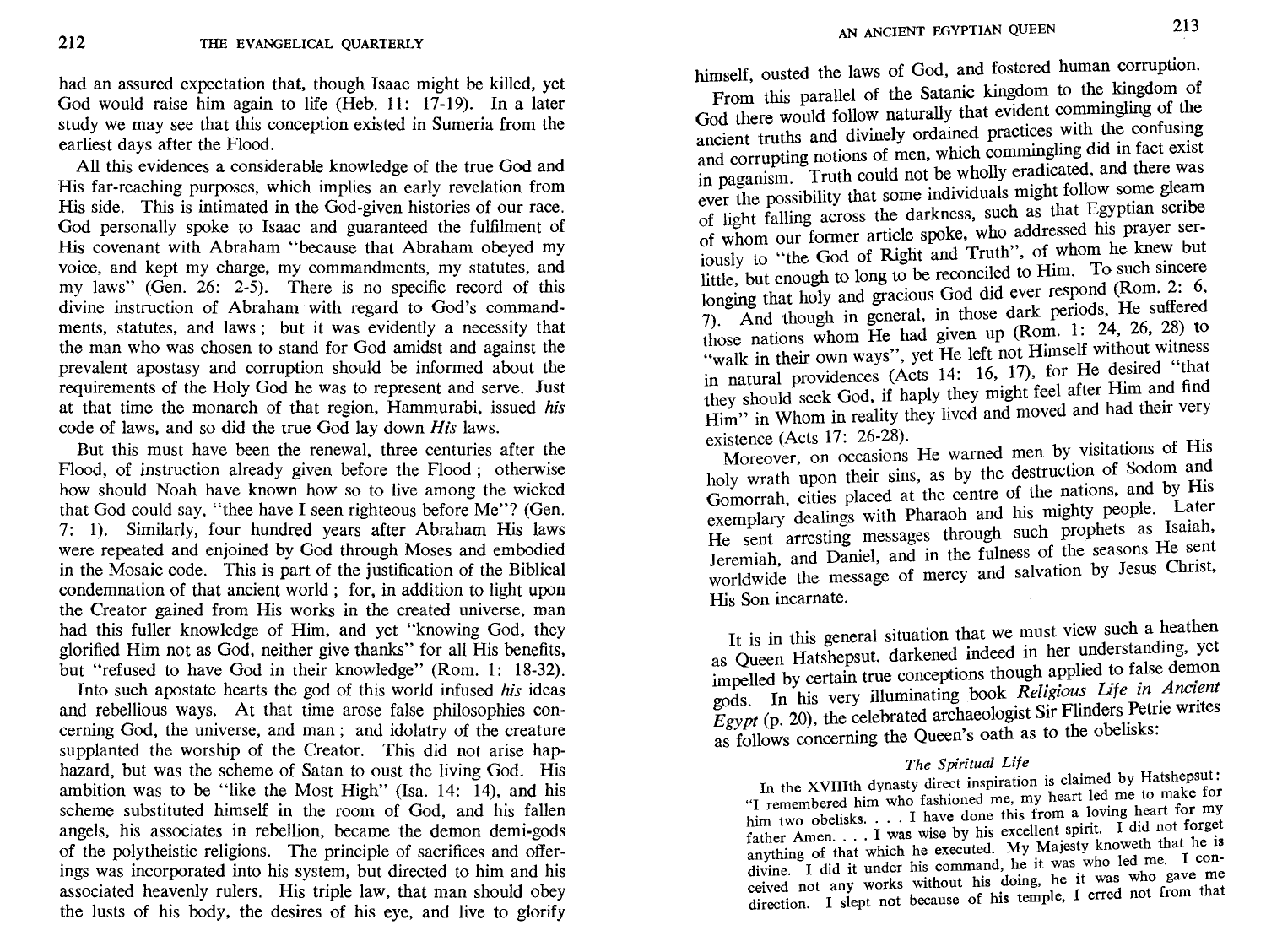which he commanded, my heart was wise before my Father, I entered upon the affairs of his heart."

What an awful warning is this of the reality of intercourse with a demon-god, and of the intimacy man can reach with a fallen angel. What implicit confidence the Queen had in her god, what unreserved devotion she displayed! Amen was her "father", her creator who had fashioned her. She knew him to be divine. It was his excellent spirit that made her wise. Her public works were conceived through him, she did nothing but by his direction. It was he who commanded and led, and he it was who executed the works. It was hers not to forget anything, nor to err from his commandment. Her heart was wise before her father, and she entered into the affairs of his heart. And all was done out of love to her god, her father.

How blessed when such unrestrained intimacy and devotion mark a man's relationships with the living and true God. Nothing less is our duty, nothing less is our portion: all this is possible, our privilege, and our responsibility.

All this Was strikingly exemplified a thousand years later when Nebuchadnezzar of Babylon addressed his false god, the demon ruler of his city, as follows. Professor Sayce wrote:

It is thus that Nebuchadnezzar addresses his god in the plenitude of his glory and power-

To Merodach, my lord, I prayed; I began to him my petition; the word of my heart sought him, and I said: "0 prince that art from everlasting, lord of all that exists, for the king whom thou lovest, whom thou callest by name, as it seems good unto thee thou guidest his name aright, thou watchest over him in the path of righteousness ! I, the prince who obeys thee, am the work of thy hands; thou hast created me, and hast intrusted to me the sovereignty over multitudes of men, according to thy goodness, 0 lord, which thou hast made to pass over them all. Let me love thy supreme lordship, let the fear of thy divinity exist in my heart, and give what seemeth good unto thee, since thou maintainest my life." Then he, the firstborn, the glorious, the leader of the gods, Merodach, the prince, heard my prayer and accepted my petition.1

Here one of the most massive personalities that ever trod the earth attributes to a fallen angel the essential characteristics and activities of the true God, and renders to this deceiving spirit the love, devotion, and obedience rightly due to Deity. This argues again that true conceptions concerning God had survived for two thousand years after the Flood, but were wrongly applied. It

<sup>1</sup>A. H. Sayee, *The Religions of Ancient Egypt and Babyionia (1903),*  p. 323.

argues also that there was reality in this intercourse with demon argues also that there was really in this interesting with definition gods, for so exceptionally capable a man as this was not one to be argues also that there was reality in this<br>gods, for so exceptionally capable a man<br>perpetually deluded.<br>Into the experience of this majestic h

Into the experience of this majestic heathen monarch the Most High forcibly obtruded Himself and His claims by startling dreams, attested interpretations, with mighty signs, such as the fiery furnace. To him was given an arresting vision, a solemn warning of impending judgment at the hands of the higher powers of heaven. and an appeal to turn from his sins. A respite of a whole year was granted, to no purpose: then the blow fell and the proud emperor suddenly went mad. He was the subject of a new birth, but into the lower kingdom of the beasts (Dan. 4: 16). After seven years he accepted the discipline, humbled himself before the true God, of whom he knew but whom he had defied, and was restored to sanity and royalty. He then rendered to the Most HIgh God the honour and service of his heart, and his last recorded words are: "Now I, Nebuchadnezzar, praise and extol and honour the King of the heavens; for all His works are truth, and His ways justice; and those that walk in pride He is able to abase" (Dan. 4: 37).

Such dealings of God with heathen kings were not limited to Nebuchadnezzar. He had spoken thus to the Philistine Ahimelech. and had saved him from unwitting sin (Gen. 20). He had overwhelmed the king of Sodom, and later Pharaoh of Egypt. He dealt in judgment with Belshazzar, grandson of Nebuchadnezzar, because he was wilfully disregarding the lesson taught to his grandfather, of which he knew. He shortly commissioned Cyrus of Persia to rebuild His temple at Jerusalem.

Such dealings with monarchs gave knowledge, warning, and opportunity to their peoples, especially when they issued royal proclamations on the subject, displaying both the grace and justice of the true God. "Behold, then, the goodness and severity of God", even as He cried aloud to men of old, and still cries to us, "toward thee God's goodness, if thou continue in His goodness: otherwise thou also shalt be cut off" (Rom. **11:** 22, 23).

Shortly after Hatshepsut's day God gave instructions. for the preparing of a house in which He would dwell among His people Israel. It is deeply instructive to note the similarities of the Tabernacle and the Egyptian temples, and yet more important to observe the contrasts. We cannot pursue this theme, but may notice how Moses also was not left to any skill or device of his own, but was